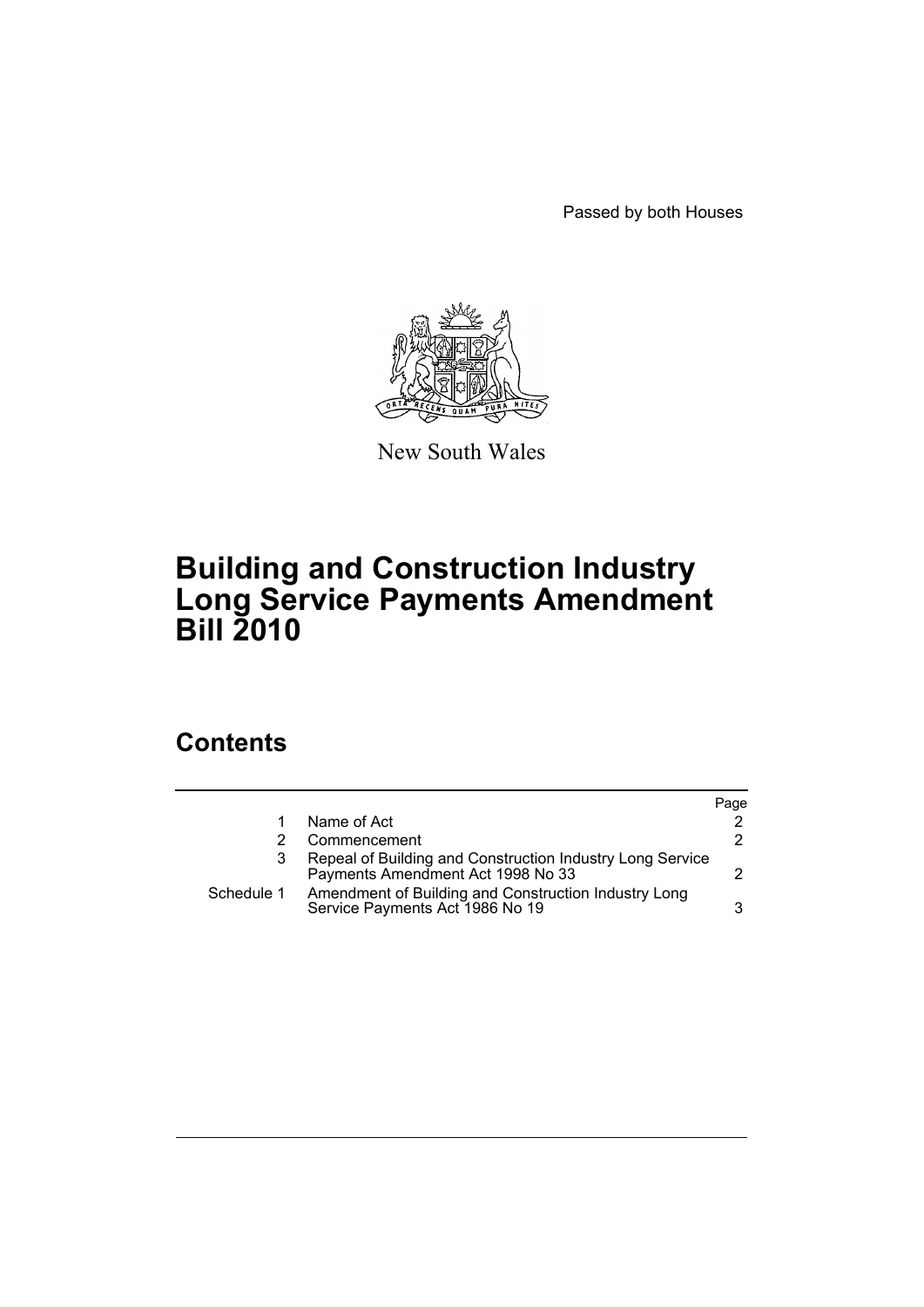*I certify that this public bill, which originated in the Legislative Assembly, has finally passed the Legislative Council and the Legislative Assembly of New South Wales.*

> *Clerk of the Legislative Assembly. Legislative Assembly, Sydney, , 2010*



New South Wales

# **Building and Construction Industry Long Service Payments Amendment Bill 2010**

Act No , 2010

An Act to amend the *Building and Construction Industry Long Service Payments Act 1986* to make further provision for long service payments to workers engaged in the building and construction industry; and for other purposes.

*I have examined this bill and find it to correspond in all respects with the bill as finally passed by both Houses.*

*Assistant Speaker of the Legislative Assembly.*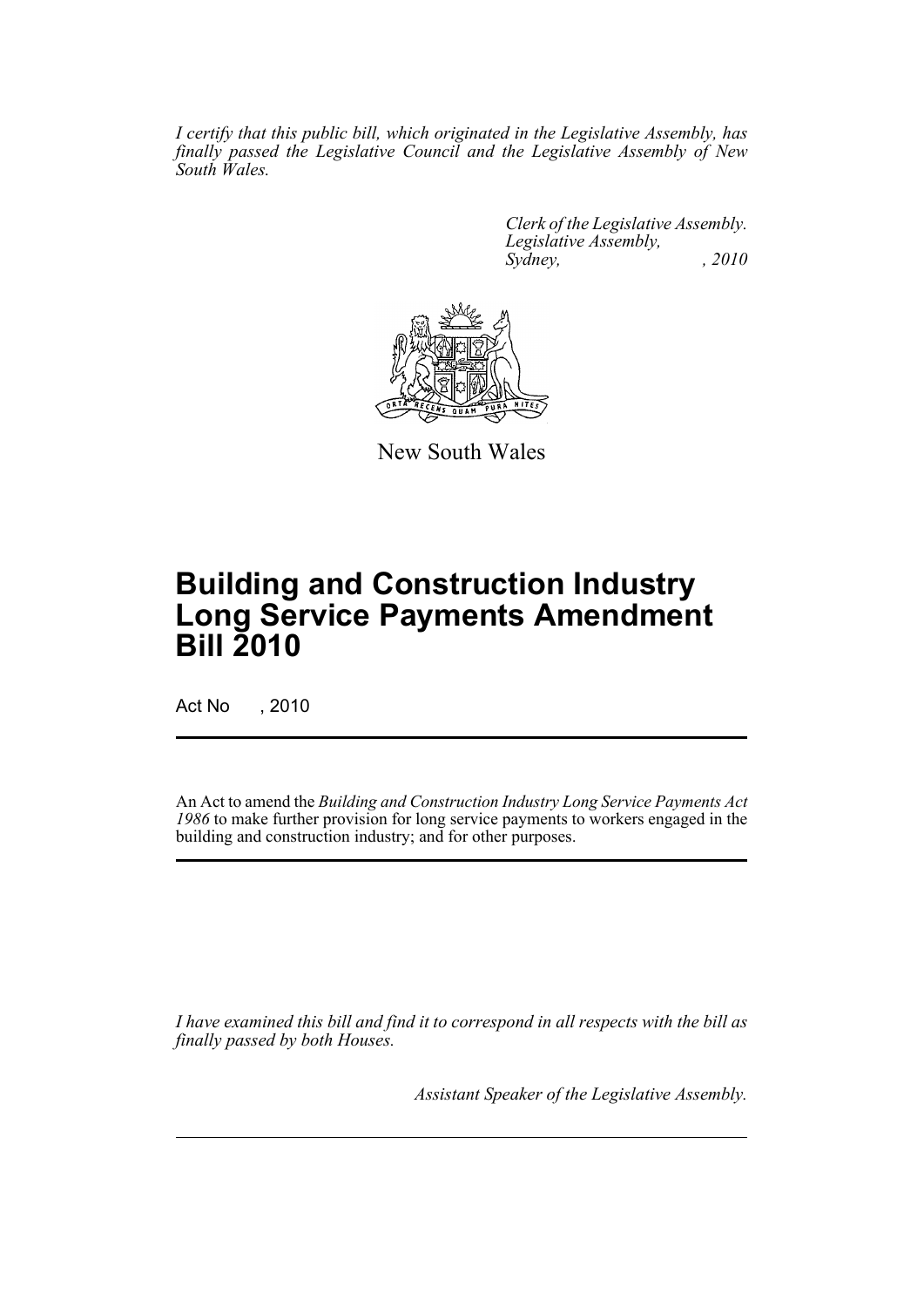## <span id="page-2-0"></span>**The Legislature of New South Wales enacts:**

## **1 Name of Act**

This Act is the *Building and Construction Industry Long Service Payments Amendment Act 2010*.

## <span id="page-2-1"></span>**2 Commencement**

This Act commences on a day or days to be appointed by proclamation.

#### <span id="page-2-2"></span>**3 Repeal of Building and Construction Industry Long Service Payments Amendment Act 1998 No 33**

The *Building and Construction Industry Long Service Payments Amendment Act 1998* is repealed.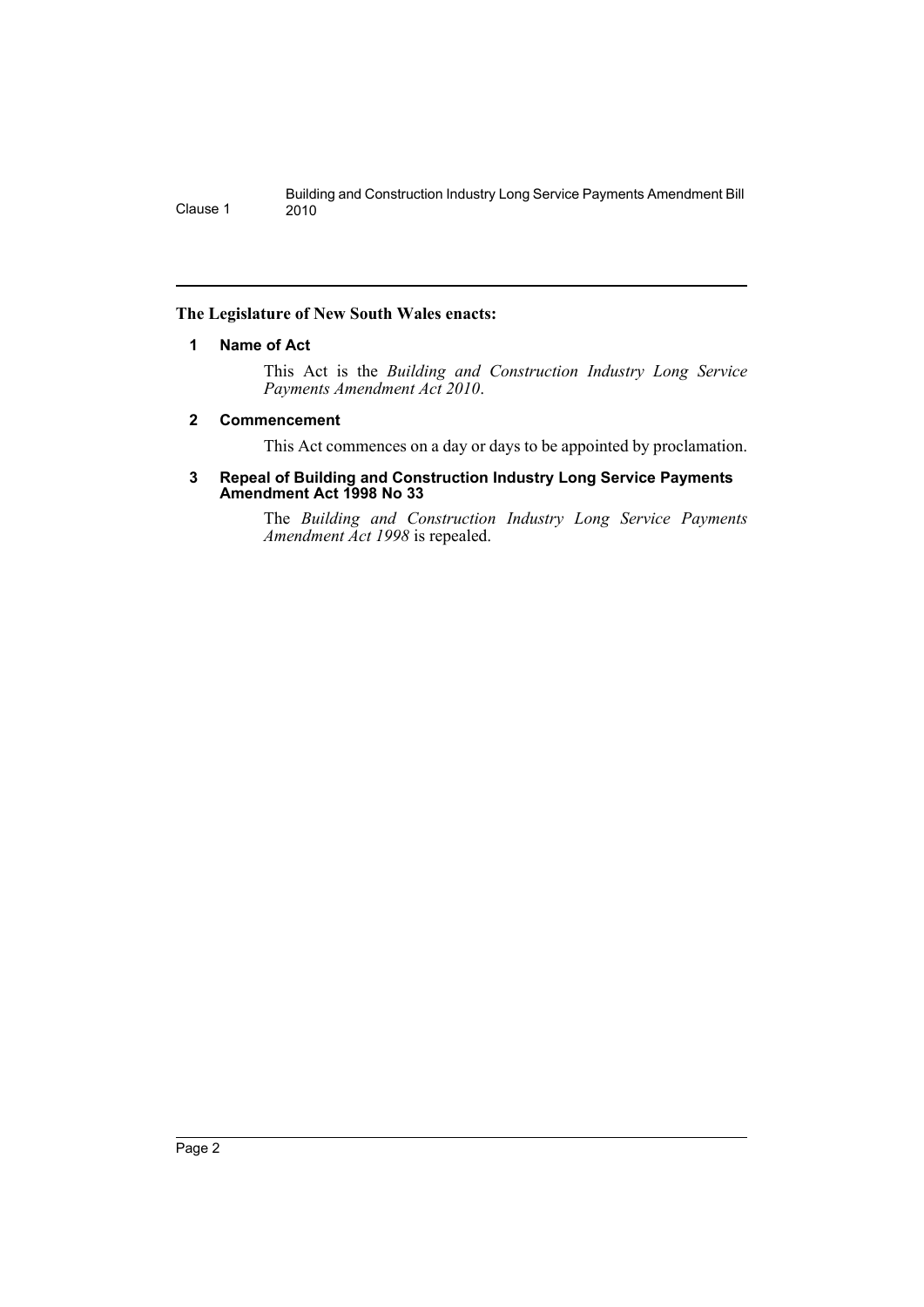Amendment of Building and Construction Industry Long Service Payments Act 1986 No 19 Schedule 1

## <span id="page-3-0"></span>**Schedule 1 Amendment of Building and Construction Industry Long Service Payments Act 1986 No 19**

## **[1] Section 3 Definitions**

Omit the definition of *Commonwealth industrial instrument* from section  $3(1)$ .

Insert instead:

*Commonwealth industrial instrument* means an award, workplace agreement or other agreement made under (or taken to have been made, or to have effect, under) an Act of the Commonwealth, being an award, workplace agreement or other agreement prescribed (or of a class prescribed) by the regulations for the purposes of this definition.

## **[2] Section 8 Constitution of Committee**

Omit "Employers First" from section 8 (2) (c).

Insert instead "the Australian Federation of Employers and Industries".

## **[3] Section 15 Corporation to keep register of workers**

Omit "whose registration is approved" from section 15 (1) (a).

Insert instead "who are registered".

## **[4] Section 16 Applications for registration**

Omit section 16 (2).

## **[5] Sections 16A and 17**

Omit section 17. Insert instead:

## **16A Employer to notify Corporation of employment of workers**

An employer who employs a worker under a contract of employment must notify the Corporation of that employment within 7 days after the worker commences to perform building and construction work in New South Wales under that contract. Maximum penalty: 20 penalty units.

## **17 Registration**

(1) The Corporation is to register every person who the Corporation is satisfied is a worker.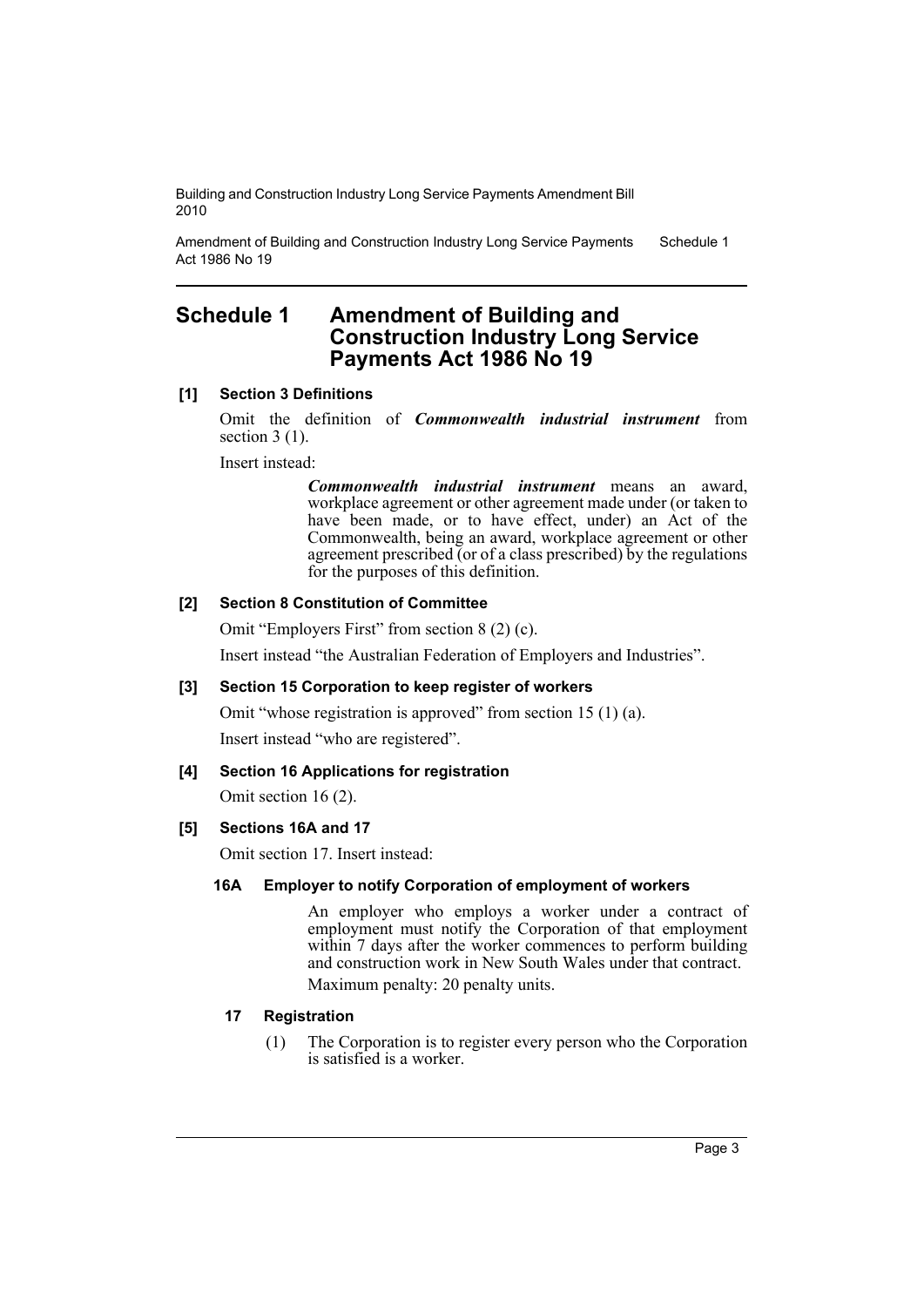Schedule 1 Amendment of Building and Construction Industry Long Service Payments Act 1986 No 19

> (2) The Corporation may register a person as a worker in response to an application by the person for registration or on its own initiative.

## **[6] Section 18**

Omit the section. Insert instead:

## **18 Date of registration**

- (1) The date on which a person becomes a registered worker is:
	- (a) if the person applied to be registered as a worker—the date on which application for the person's registration was lodged with the Corporation, or
	- (b) if the Corporation registered the person on its own initiative—the date of that registration.
- (2) Despite subsection (1), the Corporation may, on its own initiative or at the request of a person who is registered as a worker, fix, in respect of any person or class of persons, a date of registration that is earlier than the date referred to in that subsection.
- (3) However, if a person who is registered as a worker has requested an earlier date in accordance with subsection (2), the Corporation must not fix a date that is earlier than 2 years before the request was made, unless the Corporation is satisfied that special circumstances warrant its doing so.
- (4) On the fixing of a date in accordance with subsection (2):
	- (a) the person or class of persons for whom the date is fixed are taken for all purposes to have been registered on and from that date, and
	- (b) service credits to which the person or those persons are entitled under this Act may be credited to the person or those persons in respect of any subsequent dates.

#### **[7] Section 19 Cancellation or suspension of registration**

Omit the following from section 19 (2A):

worker

and on such cancellation the name of the worker may be removed from the register of workers.

Insert instead "worker."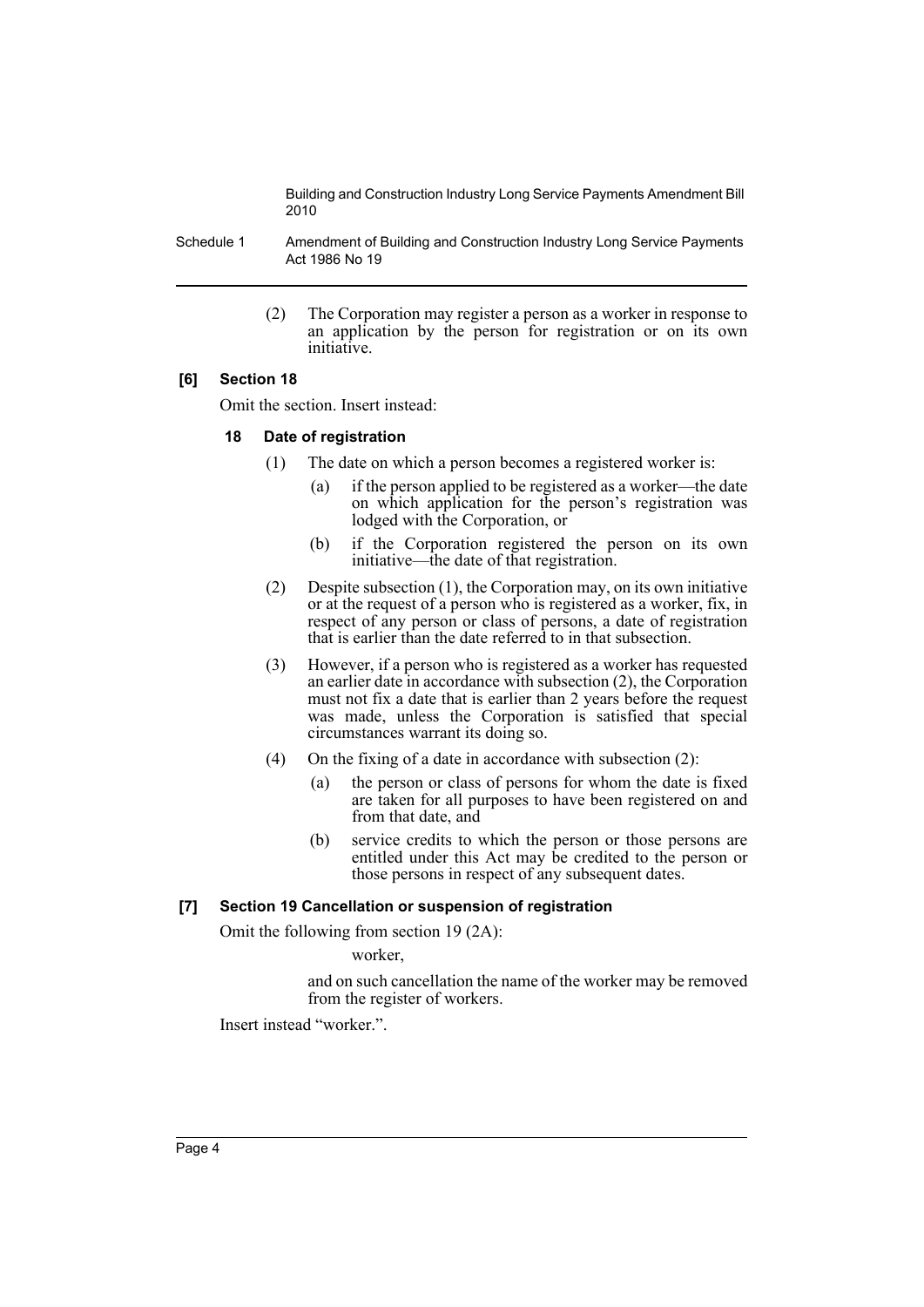Amendment of Building and Construction Industry Long Service Payments Act 1986 No 19 Schedule 1

## **[8] Section 19 (3)–(5)**

Omit the subsections. Insert instead:

- (3) The cancellation of the registration of a registered worker under subsection (1A) or (2) takes effect:
	- (a) on the expiration of the period of 42 days after the Corporation notifies the registered worker of the cancellation, or
	- (b) if an appeal under Part 6 is lodged against the cancellation within that period—on the date the appeal is withdrawn or the cancellation is confirmed.
- (4) On the cancellation of the registration of a worker taking effect:
	- (a) the person ceases to be a registered worker, and
	- (b) the person or the personal representative of the person is not entitled to apply for or be paid any long service payment in respect of any days' service then credited to the person in the register of workers.
- (5) A person whose registration has been cancelled in accordance with this section may (if eligible) subsequently be registered as a worker.

### **[9] Section 19 (8) and (9)**

Insert after section 19 (7):

- (8) While the registration of a worker is suspended:
	- (a) the worker is not to be credited in the register of workers with any service under this Act (being service during the period of suspension), and
	- (b) the Corporation is not required to serve any notice under section 25 (1) on the worker, and
	- (c) subject to section 30:
		- (i) the worker is entitled to apply for and be paid any long service payment in respect of any days' service then credited to the worker in the register of workers, and
		- (ii) if the worker has died (whether before or after the worker's registration was suspended)—the personal representative of the worker is entitled to apply for and be paid any long service payment in respect of any days' service then credited to the worker in the register of workers, but only if the application is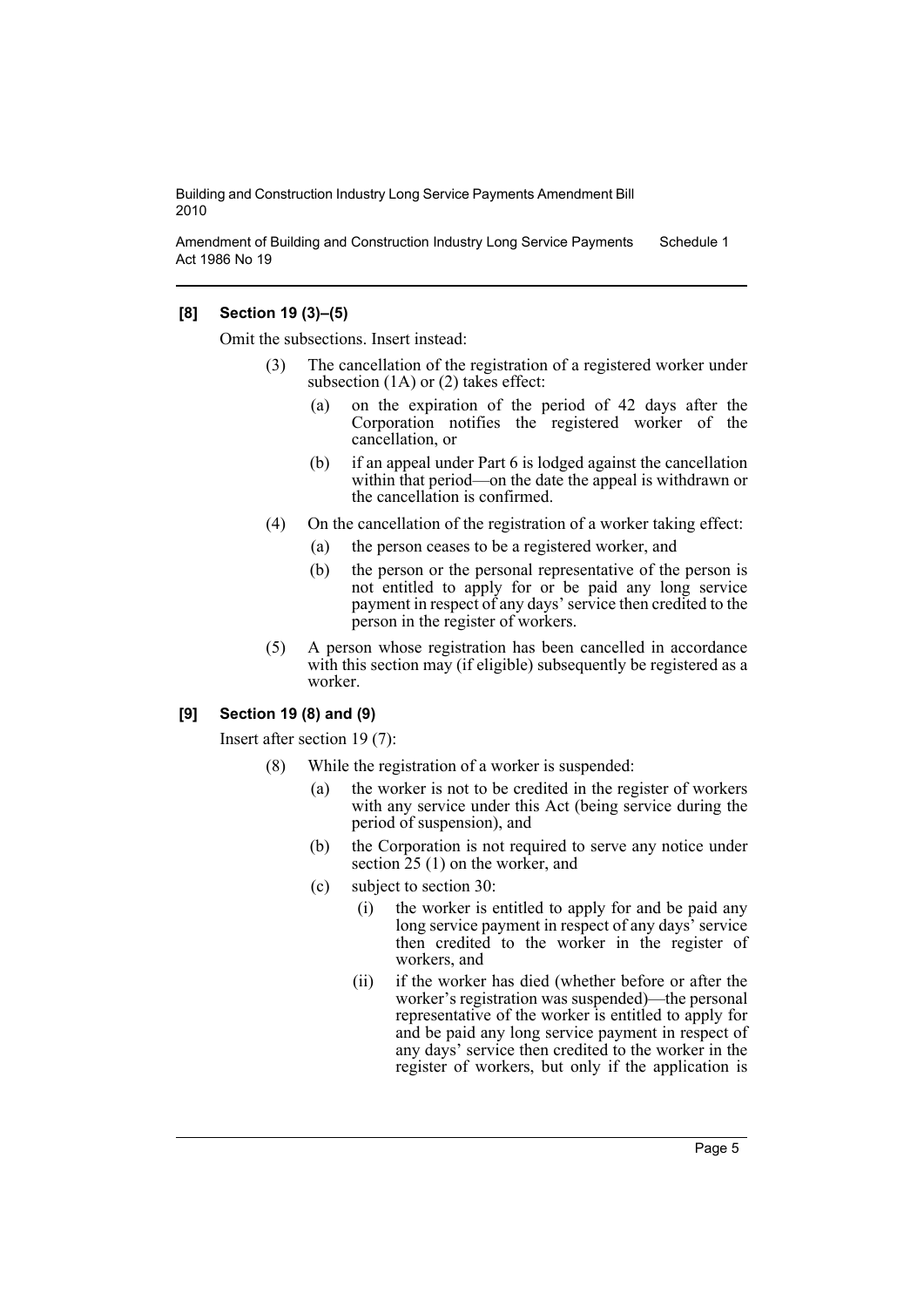Schedule 1 Amendment of Building and Construction Industry Long Service Payments Act 1986 No 19

> made within 2 years after the date of suspension or the date of the worker's death (whichever is the later).

(9) If a suspended registration is restored under subsection (6) (a), any days' service under this Act that are credited to the worker as at the date of the suspension are to be restored.

#### **[10] Section 20 Contract of employment workers—certificates of service to be supplied by employers**

Omit "and the worker" from section 20 (1) (a)–(c), wherever occurring.

#### **[11] Section 22 Service credits for building and construction work**

Insert after section 22 (3):

- (3A) For the purposes of subsection (3), when calculating the number of days' service equivalent to the number of full days of employment in building and construction work, the Corporation is to:
	- (a) count any day on which the registered worker performed building and construction work for more than half the worker's ordinary work day as a full day of employment in building and construction work, and
	- (b) disregard any day on which the registered worker performed work (other than building and construction work) for more than half the worker's ordinary work day.

#### **[12] Section 24 Limitations on and adjustments of service credits**

Omit "A registered worker shall not be credited in the register of workers with more than 220 days' service in the building and construction industry in respect of any financial year." from section  $24(1)$ .

### **[13] Section 24 (2)**

Omit "year ending 30 June". Insert instead "financial year".

#### **[14] Section 25 Notice to registered workers of service credits**

Insert after section 25 (6):

- (7) Despite subsection (1), the Corporation is not required to serve a notice on a person:
	- (a) whose registration has been cancelled (whether before or after the 30 June to which the notice relates), or
	- (b) whose registration, in the opinion of the Corporation, is likely to be cancelled before the following 30 June.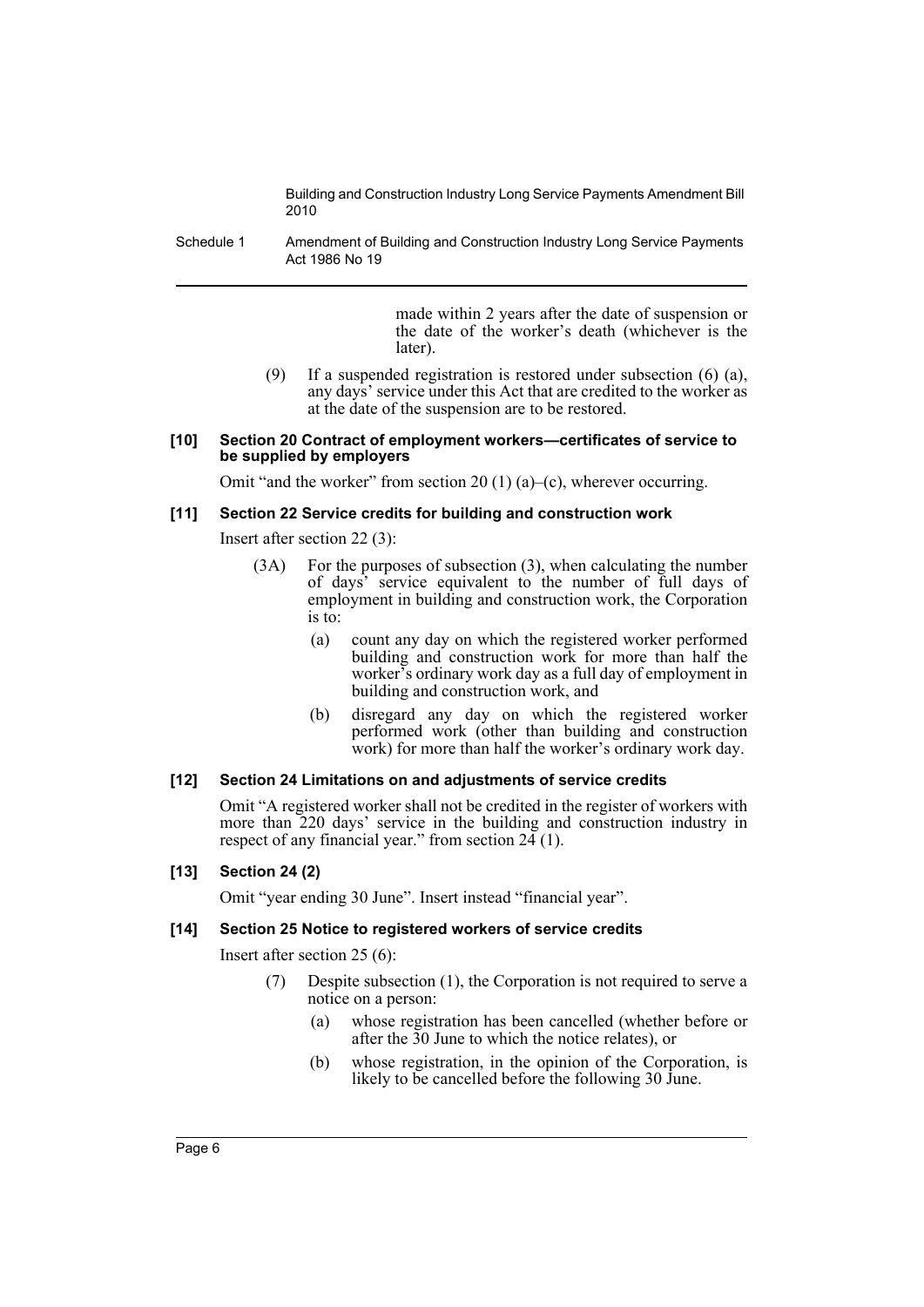Amendment of Building and Construction Industry Long Service Payments Act 1986 No 19 Schedule 1

> (8) However, if the Corporation has, by reason of subsection (7) (b), not served a notice on a person and by that following 30 June the person's registration has not been cancelled, the Corporation must, as soon as possible, ensure that the relevant notice is served on the person.

## **[15] Section 29 Amount of long service payment**

Insert after section 29 (4):

(5) A reference in subsection (3) in the matter relating to P to the hours in which ordinary pay is payable is a reference to a maximum of 38 hours per week or such other period as is prescribed by the regulations.

## **[16] Section 32 Payments to employers**

Insert after section 32 (2):

(2A) A reference in subsection (1) in the matter relating to P to the hours in which ordinary pay is payable is a reference to a maximum of 38 hours per week or such other period as is prescribed by the regulations.

## **[17] Section 32 (3A)**

Insert after section 32 (3):

(3A) Despite subsection (3), for the purposes of the formula in subsection  $(1)$ ,  $\mathbf S$  is not to include the number of any days' service with which the worker was credited in the register of workers that was notified to the Corporation in a certificate under section 20 that was furnished more than 2 years after the time required by that section. This subsection does not have effect until 1 July 2011.

## **[18] Section 32 (4)**

Omit the subsection. Insert instead:

(4) Despite section 19, an employer is entitled to be paid, in respect of a registered worker whose registration has been cancelled under section 19, any amount that the employer would have been entitled to be paid under this section if that registration had not been so cancelled.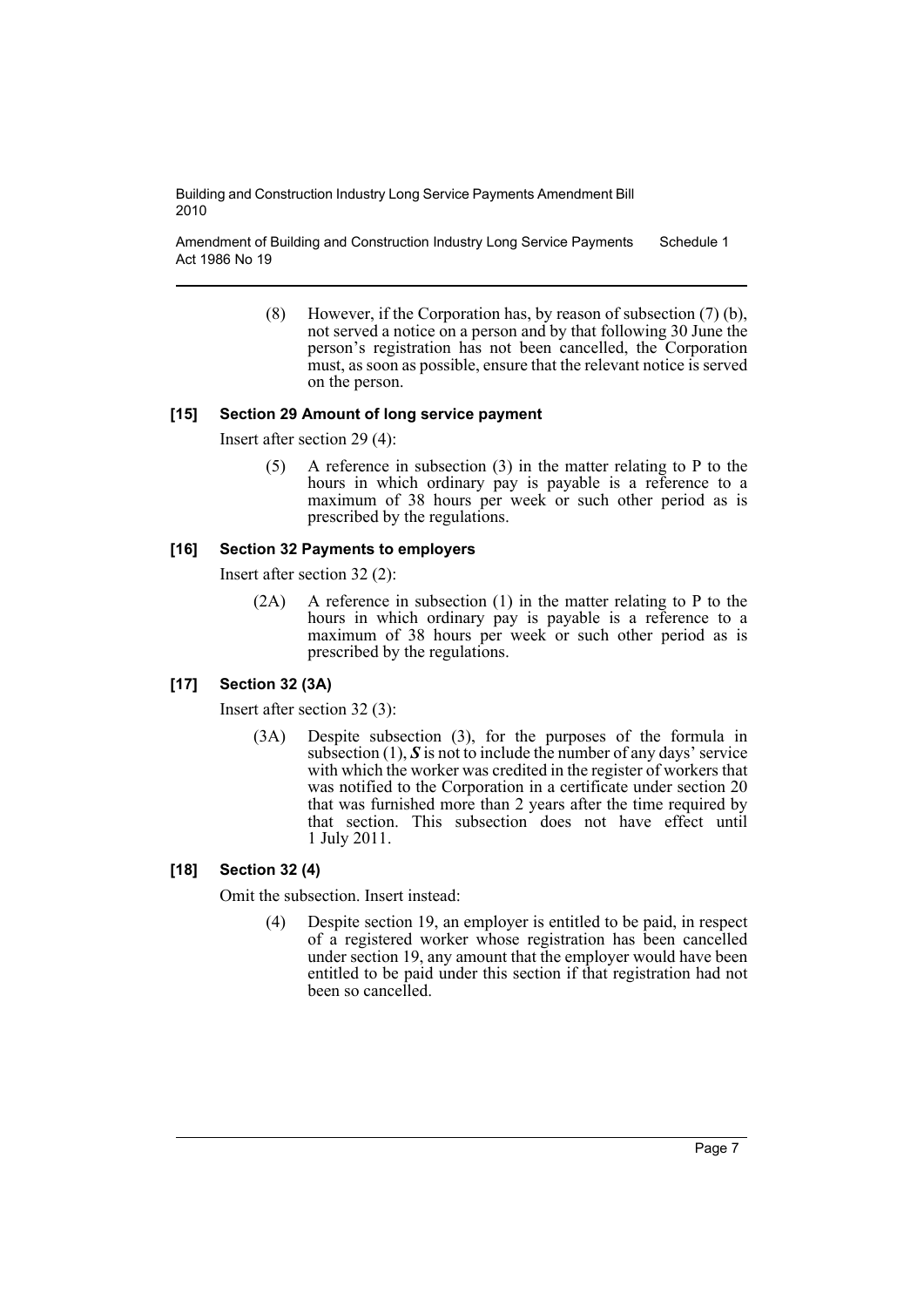Schedule 1 Amendment of Building and Construction Industry Long Service Payments Act 1986 No 19

## **[19] Section 32B**

Insert after section 32A:

#### **32B Deemed minimum and maximum rates of pay**

- (1) Despite sections 29 and 32, the regulations may make provision for the determination of minimum and maximum amounts for P for the purposes of the formulae in those sections.
- (2) The Minister is to consult with the Committee before recommending the making of a regulation under this section.
- (3) The Committee is to advise and make recommendations to the Minister on the operation of, and any amendment to or repeal of, any regulation made under this section.
- (4) If an amount of a long service payment to a worker under section 29 or a payment to an employer under section 32 is, because of the operation of a regulation made under this section, less than the amount it would have been in the absence of the regulation, the Corporation is to notify the worker or employer in writing of that fact and give an explanation of the operation of the regulation.

#### **[20] Section 38A**

Insert after section 38:

#### **38A Crown contractors to give evidence of levy payment to Crown**

- (1) If a person or body representing the Crown (*a Crown instrumentality*) has entered into a contract with a person who is liable under section 38 to pay a long service levy in respect of the erection of a building or part of the work of erecting a building, it is the duty of the Crown instrumentality to withhold any instruction to, or permission, approval or authorisation for, the person to commence work under the contract, unless the person has produced to the Crown instrumentality evidence that the long service levy due in respect of the work concerned has been paid by the person (such as a receipt from the Corporation).
- (2) It is the duty of the Crown instrumentality to keep a copy of any such evidence for at least 6 years after it was produced.

#### **[21] Section 42 Refunds of long service levies**

Omit "3 months" from section 42 (7).

Insert instead "12 months (or such other period as may be prescribed by the regulations)".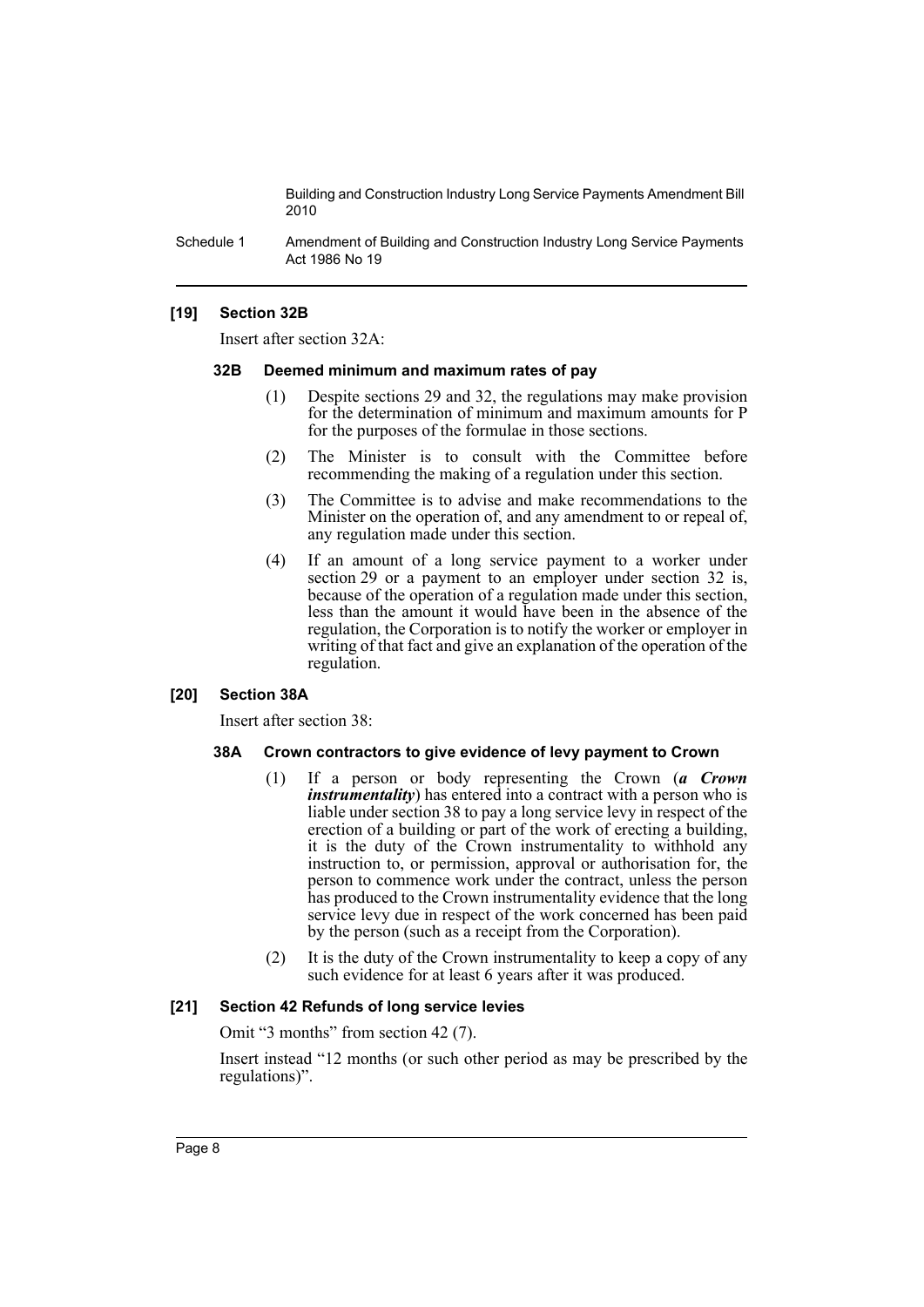Amendment of Building and Construction Industry Long Service Payments Act 1986 No 19 Schedule 1

## **[22] Section 42 (8) and (9)**

Insert after section 42 (7):

- (8) Despite any other provision of this section, the Corporation may pay a refund to a person other than the person who paid the long service levy if, in the Corporation's opinion, it is in the interests of justice to do so.
- (9) A payment of a refund under subsection (8) satisfies any liability of the Corporation to pay a refund to the person who paid the long service levy concerned.

## **[23] Section 49 Appeal against refusal or cancellation of registration**

Omit section 49 (1) (a). Insert instead:

(a) to refuse an application for registration as a worker, or

## **[24] Section 49 (3)**

Omit "approve the application by the person to become a registered worker".

Insert instead "register the person as a worker".

## **[25] Section 50A**

Insert after section 50:

#### **50A Appeal against limitation of long service payment by operation of deemed minimum and maximum rates of pay**

- (1) A person who has received a notification under section 32B and is dissatisfied with the calculation of the long service payment may appeal to the Committee.
- (2) The Committee, in determining the appeal, may confirm the calculation of the long service payment or set it aside and make a new calculation in substitution for that calculation.

## **[26] Section 54A**

Insert after section 54:

#### **54A Personal representative of deceased person may appeal on person's behalf**

(1) A reference in sections 49, 50 and 50A to a person includes, where the person has died, the person's personal representative acting on behalf of the person.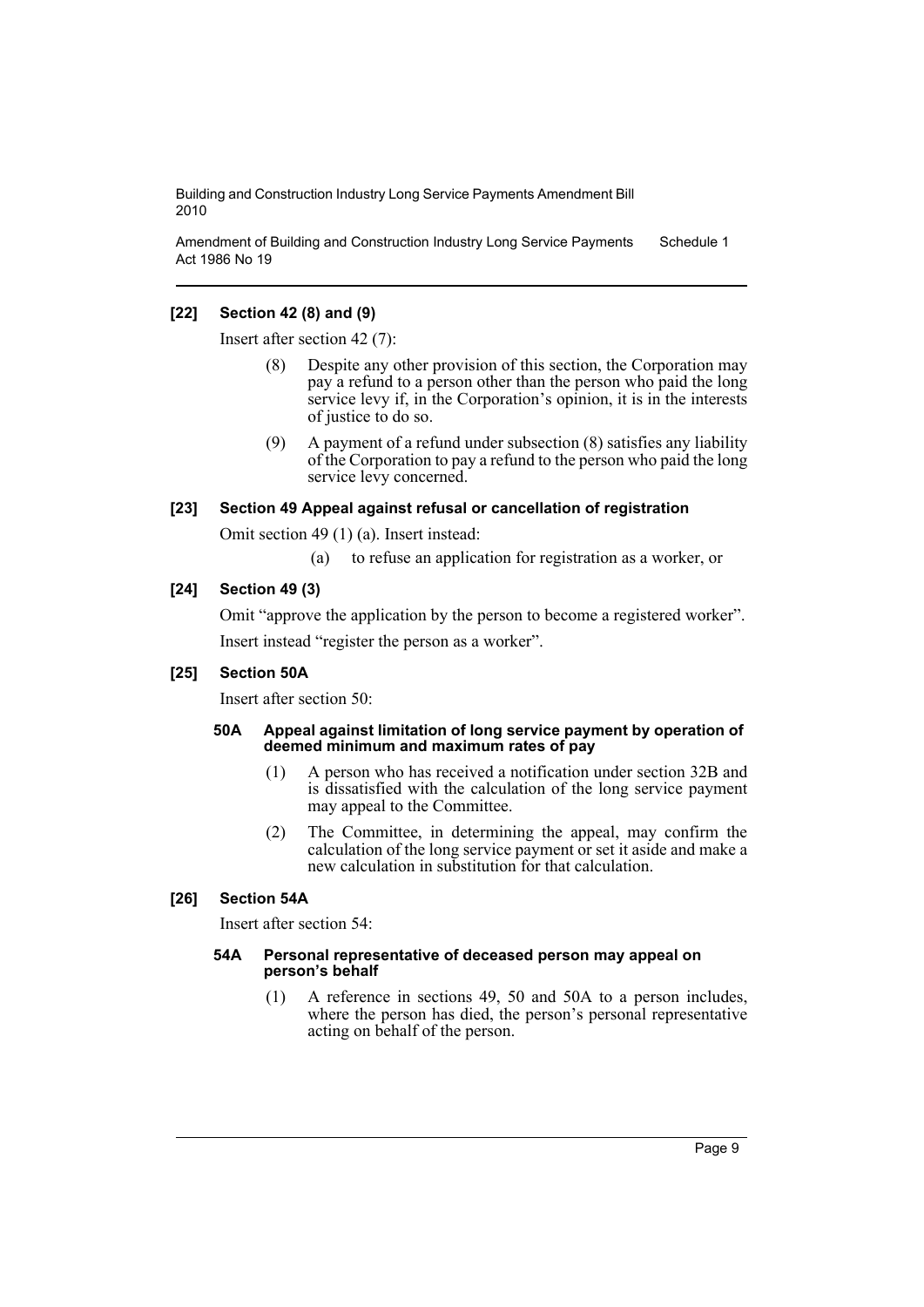- Schedule 1 Amendment of Building and Construction Industry Long Service Payments Act 1986 No 19
	- (2) In this section, *personal representative*, in relation to a person who has died, means:
		- (a) in the case of a person who died wholly or partially intestate—any person who appears to the Committee to be entitled to obtain a grant of letters of administration of the estate of the person, and
		- (b) in the case of a person who died testate—any person who appears to the Committee to be entitled to receive the relevant payment under the will of the person.
- **[27] Schedule 1 Provisions relating to members and procedure of Committee**

Omit "Employers First" from clause 7 (2) (b).

Insert instead "the Australian Federation of Employers and Industries".

## **[28] Schedule 3 Savings, transitional and other provisions**

Insert at the end of clause 16 (1):

*Building and Construction Industry Long Service Payments Amendment Act 2010*

## **[29] Schedule 3, Part 4**

Insert after Part 3:

## **Part 4 Provisions consequent on enactment of Building and Construction Industry Long Service Payments Amendment Act 2010**

## **29 Definition**

In this Part, *amending Act* means the *Building and Construction Industry Long Service Payments Amendment Act 2010*.

## **30 Definition of "Commonwealth industrial instrument": section 3 (1)**

- (1) The substitution of the definition of *Commonwealth industrial instrument* in section 3 (1) of this Act made by the amending Act is taken to have effect on and from 27 March 2006.
- (2) A regulation made for the purposes of that definition may provide that it is taken to have effect on and from a date earlier than the date of the making of the regulation (but not earlier than 27 March 2006).